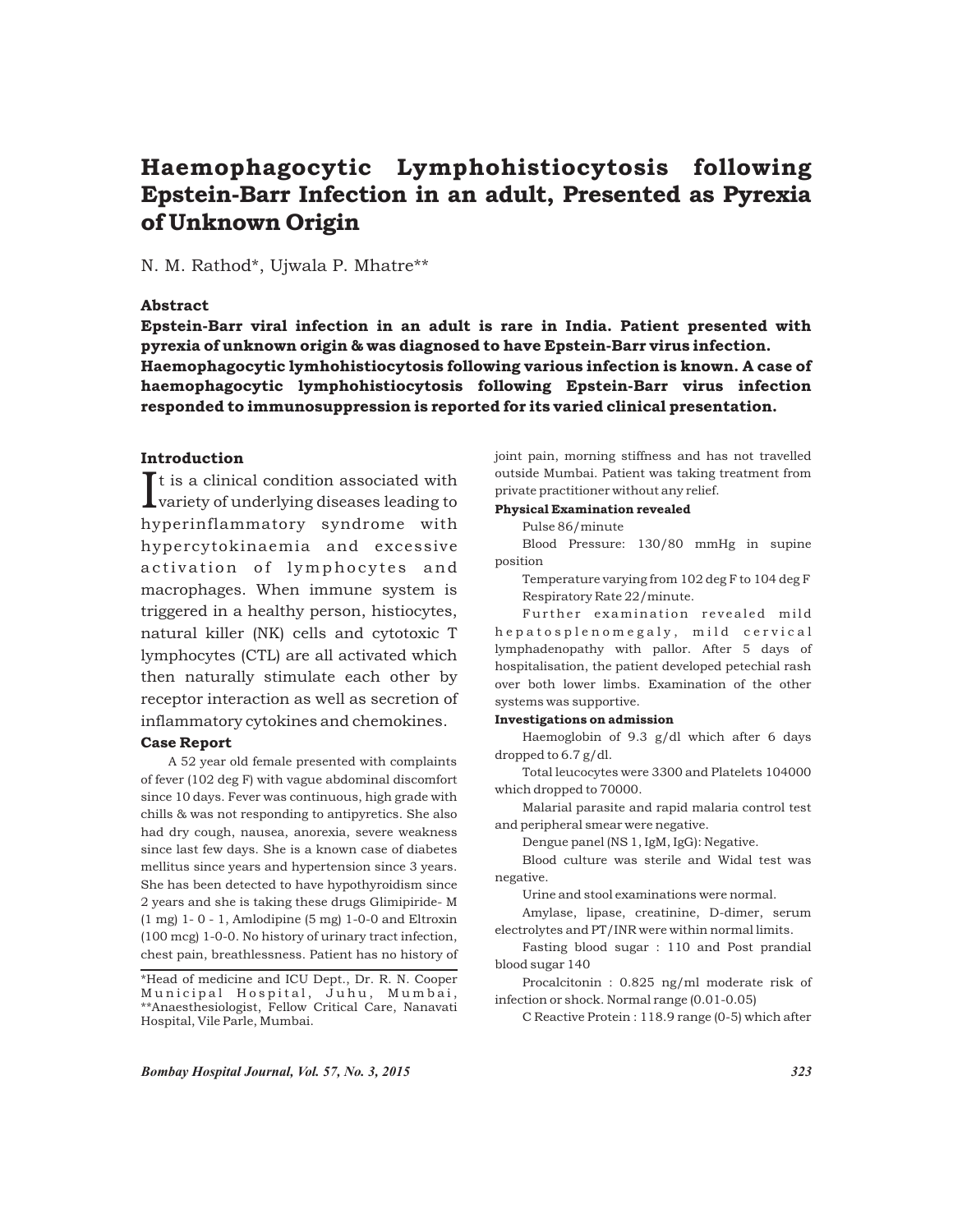6 days had become 200.5.

Ultrasonography of the abdomen and pelvis showed hepatosplenomegaly with no other significant abnormality. Computed Tomography (CT Scan) of chest, abdomen and pelvis revealed gross hepatomegaly with generalised fatty infiltration with thin walled cyst in the left lobe. Mild to moderate splenomegaly without any focal lesion. There was no evidence of significant mediastinal lymphadenopathy or lung or pleural involvement.

## **Discussion**

In view of high fever with hapatosplenomegaly with pancytopenia with very high C reactive protein and mild rise in Procalcitonin, inflammatory pathology like Haemophagocytic lymphohistiocytosis was considered and the following investigations were carried out.

| Lactate dehydrogenase               | 854 u/l                | range (313-618) |
|-------------------------------------|------------------------|-----------------|
| Serum triglycerides                 | $388 \,\mathrm{mg/dl}$ | range (50-150)  |
| Serum ferritin                      | $587$ ng/ml            | range (11-264)  |
| Serum fibrinogen                    | $120 \,\mathrm{mg/dl}$ | range (250-950) |
| CD 25 counts                        | 2468                   |                 |
| IgM/IgG Cytomegalovirus             | Not significant        |                 |
| IgM VCA for EpsteinBarr virus 33.90 |                        | range $(N<8)$   |
| IgM/IgG Toxoplasmosis               | Not significant        |                 |
| <b>DNA PCREBV</b>                   | Positive               |                 |

Since there was sufficient evidence of Haemophagocytic lymhohistiocytosis (HLH) and patient did not give consent for bone marrow aspiration, diagnosis of HLH following Epstein-Barr virus infection was made. Patient was given intravenous immunosuppressant drugs which she responded to and gradually tapered over a period of six weeks.

Haemophagocytic lymphohistiocytosis can be classified as:

- 1. Primary
- 2. Secondary or Acquired

Primary Haemophagocytic

lymphohistiocytosis :

- Restricted to babies and young children (80% of them present when less than one year of age)
- Familial
- l Immune deficiency syndromes
- Perforin (PFR) gene mutation

Secondary or Acquired Haemophagocytic lymphohistiocytosis :

- 1. Infection
	- a) Epstein-Barr virus
	- b) Cytomegalovirus
	- c) Measles
	- d) Human Immunodeficiency virus (HIV)
	- e) Malaria
	- f) Tuberculosis
	- g) Salmonella
	- h) Kala azar
- 2. Autoimmune disorders
- 3. Malignant diseases
- 4. Immune suppression / Organ transplantation
- 5. Rheumatologic (Macrophage Activation Syndrome)

Clinical Presentation Of Haemophagocytic lymphohistiocytosis (HLH) :-

Prolonged fever due to increase III Interlukin-l, TNF-alpha, interlukin-6 Hepatosplenomegaly due to organ infiltration by activated immune cells. Cytopenia due to suppression by TNFalpha and TNF-gamma and consumption by haemophagocytosis Anaemia and thrombocytopenia are more common.

Neurological manifestation: organ infiltration by activated immune cells.

Less common: lymphadenopathy, rash and jaundice.

*324 Bombay Hospital Journal, Vol. 57, No. 3, 2015*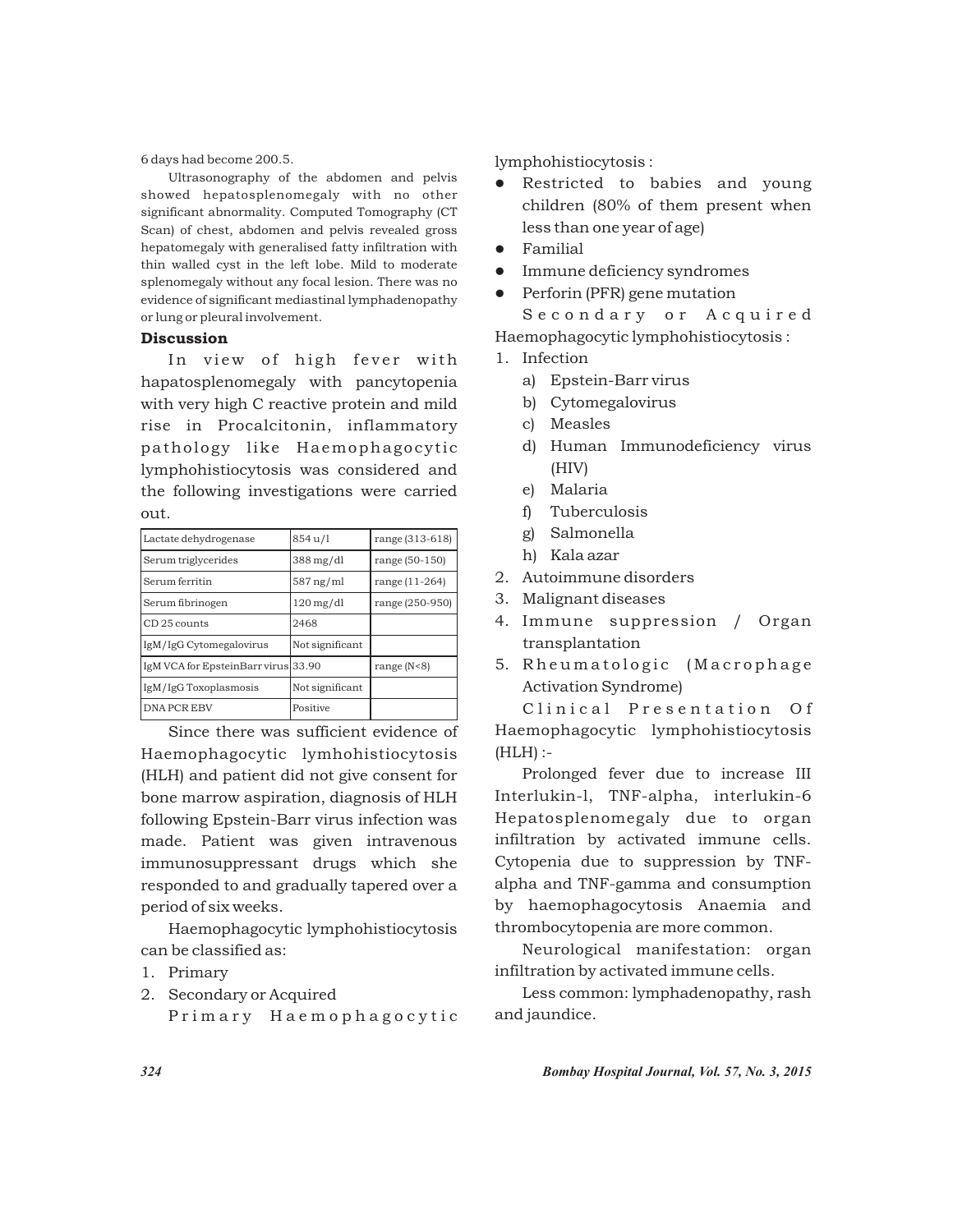Laboratory values:

Elevated ferritin levels  $> 500$  ng/ml, most likely due to secretion by activated macrophages

Elevated triglycerides > 265 mg/dl due to increased levels of TNF-alpha which suppress activity of lipoprotein lipase.

Elevated lactate dehydrogenase

Depressed fibrinogen levels < 150 mg/dl due to increased levels of plasminogen activator secreted by activated macrophages

Impaired activity of natural killer (NK) cells

Elevated soluble Interlukin-2 receptor  $(> 2400)$ 

Perforin by flow cytometry

Gene sequencing to identify mutation Granules release assay (GRA) test

Haemophagocytosis : although it has been considered the gold standard for Haemophagocytic lymphohistiocytosis, it is not required for diagnosis of Haemophagocytic lymphohistiocytosis.

## Treatment

- I) Immediate goal is to
- A. Suppress the severe hyperinflammation:
	- 1) Steroids
	- 2) Cyclosporine A
- B. To kill the overstimulated a n t i g e n presenting cells
	- 1) Etoposide
	- 2) Treat trigerring agent ( infection, neoplsms)
	- 3) Anti Thymocyte Globulin
	- 4) Rituximab
	- 5) Intravenous Immunoglobulins
	- 6) Plasmapharesis
- C. Stem cell transfusion



*Fig. 1 : Neutrophil phagocytosis*

Haemophagocytic lymphohistiocytosis is not uncommon. It is life threatening disease and we get these types of patients in tertiary care set up. Haemophagocytic lymphohistiocytosis should be suspected especially when patients present with fever, hepatosplenomegaly, evolving cytopenia, disturbances in liver function tests or coagulopathy. Immediate blood investigations like serum ferritin, serum triglycerides, lactate dehydrogenase, coagulation profile and serum electrolytes should be done. Bone marrow examination should be done to confirm haemophagocytosis.

### References

- 1. Fisman DN. Emerging Infect. Dis. (2000)6 (6): 601
- 2. Allen CE, Y X, Kozinetz CA, et al. Highly elevated ferritin levels & the diagnosis of hemophagocytic lymphohistiocytosis. *Pediatr Blood Cancer.* 2008; 50: 1127-1129.
- 3. Home A, Janka G, Maarten Egeler R, et al. Haematopoietic stem cell transplantation in haemophagocytic lymphohistiocytosis. *Br J Haematol.* 2005; 129:622-630.
- 4. Stepp SE, Dufourcq-Lagelouse R, Le Deist F, et al. Perforin gene defects in familial hemophagocytic lymphohistiocytosis. *Science.* 1999; 286: 1957-1959.
- 5. Home A, Janka G, Maarten Egeler R, et al.

*Bombay Hospital Journal, Vol. 57, No. 3, 2015 325*